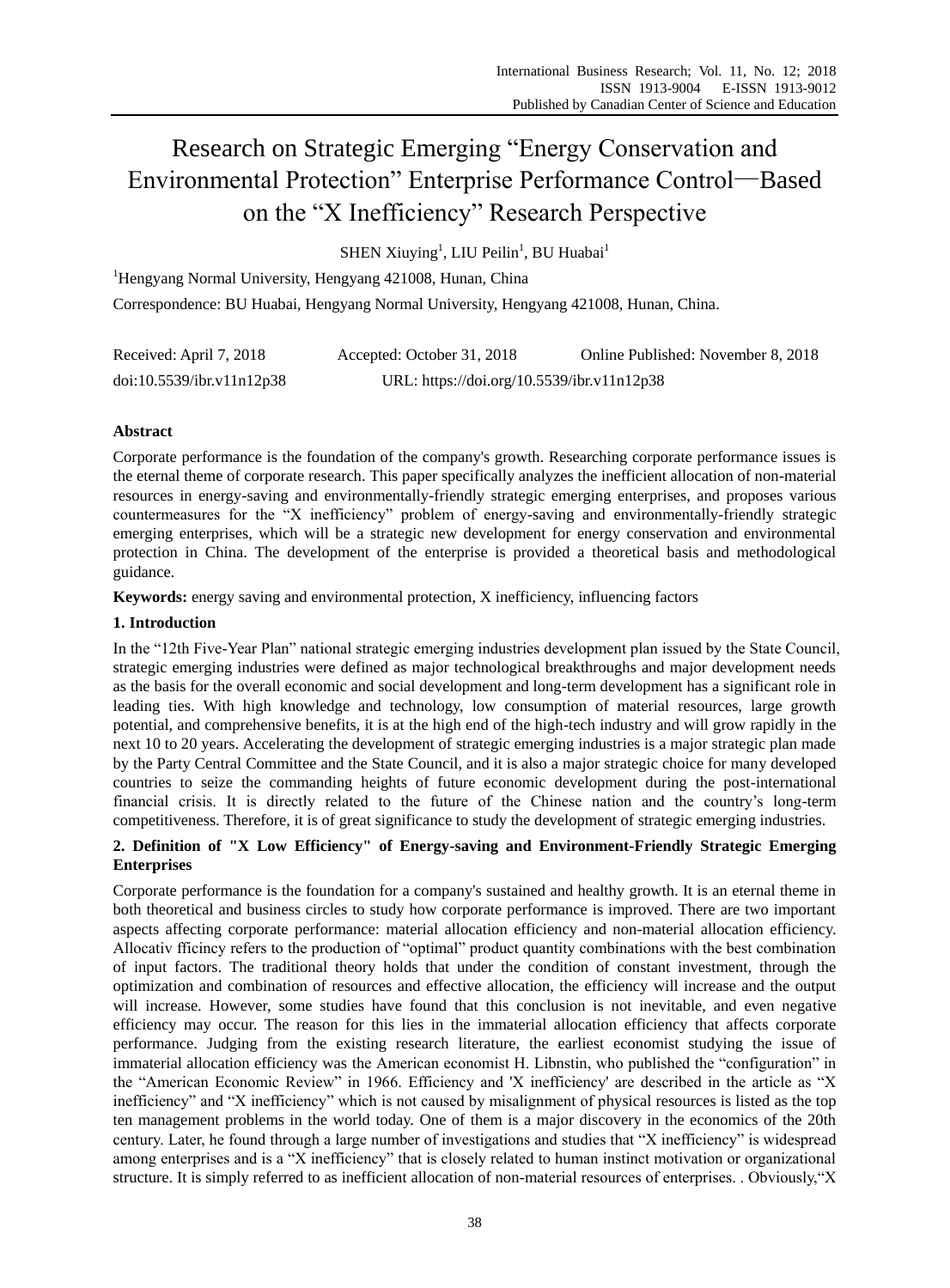inefficiency" (inefficient allocation of non-physical resources of enterprises) is different from "X inefficiency", and it has more extensive connotations than "X inefficiency." As far as the research object of this thesis is concerned, this paper is to study the problem of "X inefficiency", rather than just the problem of "X inefficiency" of Lebinstein. In this paper, "X inefficiency" refers to the sum of all efficiency losses that are not caused by misconfiguration of material resources.

## **3. Influencing Factors of "X Inefficiency" of Energy-Saving and Environment-Friendly Strategic Emerging Enterprises**

## *Characteristics of strategic emerging industries*

Technical uncertainty. Technical uncertainty refers to the uncertainty in the path, speed, and level and effect of energy-saving and environmentally-friendly strategic emerging enterprises. At the same time, this technical uncertainty also reflects the lack of a series of mature methods in business operations and Regulations, such as the structure of the new series of products and management technologies in the new network environment, are difficult to determine. They are like energy-saving and environmentally-friendly strategic start-ups such as Huawei and CITIC. When they determine the trend of several technologies, Usually three or four choices are identified, resulting in the generation of "X inefficiency".

Market uncertainty. Energy-saving and environmentally-friendly strategic start-ups do not form their own sales network and brand. The purchasers of products or services are basically first-time buyers. They take into account the short life cycle of new products, many customers wait and see, and look forward to a new generation of new products. When it appears, it is difficult for companies to predict the market, and thus it is difficult to efficiently produce and operate, resulting in the generation of "X inefficient".

Uncertainty in the industrial structure change. The emerging stage of the industry is accompanied by a large proportion of newly established companies, because there are no established game rules and barriers to economies of scale at this stage. Sprouting companies are relative to new companies that have established themselves in the newly established enterprises. In addition, there are many other portal companies, namely new companies founded from employees who have already gone out of business. Another portal phenomenon stems from many factors. Uncertainty in the changes in the industrial structure makes it difficult to maintain a basic balance between supply and demand in the industry, leading to excessive competition or lack of competition in the industry, resulting in the generation of "X inefficiency".

## *Network structure of strategic emerging industries*

The loss of organizational network structure efficiency refers to the loss of efficiency in the coordination of organizational structure. According to Mrton, "The validity of the social structure ultimately depends on the participants of the group who are encouraged and inspired by the right attitude and emotions. These emotions are often more stressful than the technical requirements." It reveals the dependence of social structure validity on human emotions. Lebinstein analyzed the various inefficiencies of the hierarchical structure, and considered that the division of labor increased the efficiency and also produced a hierarchical structure. Compared with a single person, this hierarchical structure organization has a differentiation in organizational identity, trust, work motivation, coordination, information, and goals. As a result, an intricate network of relationships is formed within the organization to form various groups. The degree of deviation between group goals and organizational goals affects organizational efficiency.

First, sometimes there are conflicts between operating units or between operating units and task teams due to differences in business objectives and conflicts of interest, which often do not work together very well, resulting in efficiency losses. Second, multi-headed management may obscure responsibilities, rights, and benefits. Third, resources are not shared and there is waste between departments. Fourthly, emotional factors of products sometimes cause operating units to see no signs of their products starting to decline. Fifth, operating units serving different industries may have fierce competition for the company's resources.

## *Employees' psychological contract violations in strategic emerging industries*

"Psychological contract" is a term proposed by Professor, a famous American management psychologist. The employee psychological contract refers to a subjective feeling of employees' understanding of organizational responsibility and self-responsibility. The employee's psychological contract violation refers to the individual. The expected value after the performance of the responsibilities is less than the actual value of the responsibilities performed by the organization, resulting in the employee's expectations of frustration, resulting in a psychological phenomenon. The existence of "informal organizations" in an enterprise is an indisputable fact. While the existence of informal organizations can be more closely integrated with people in the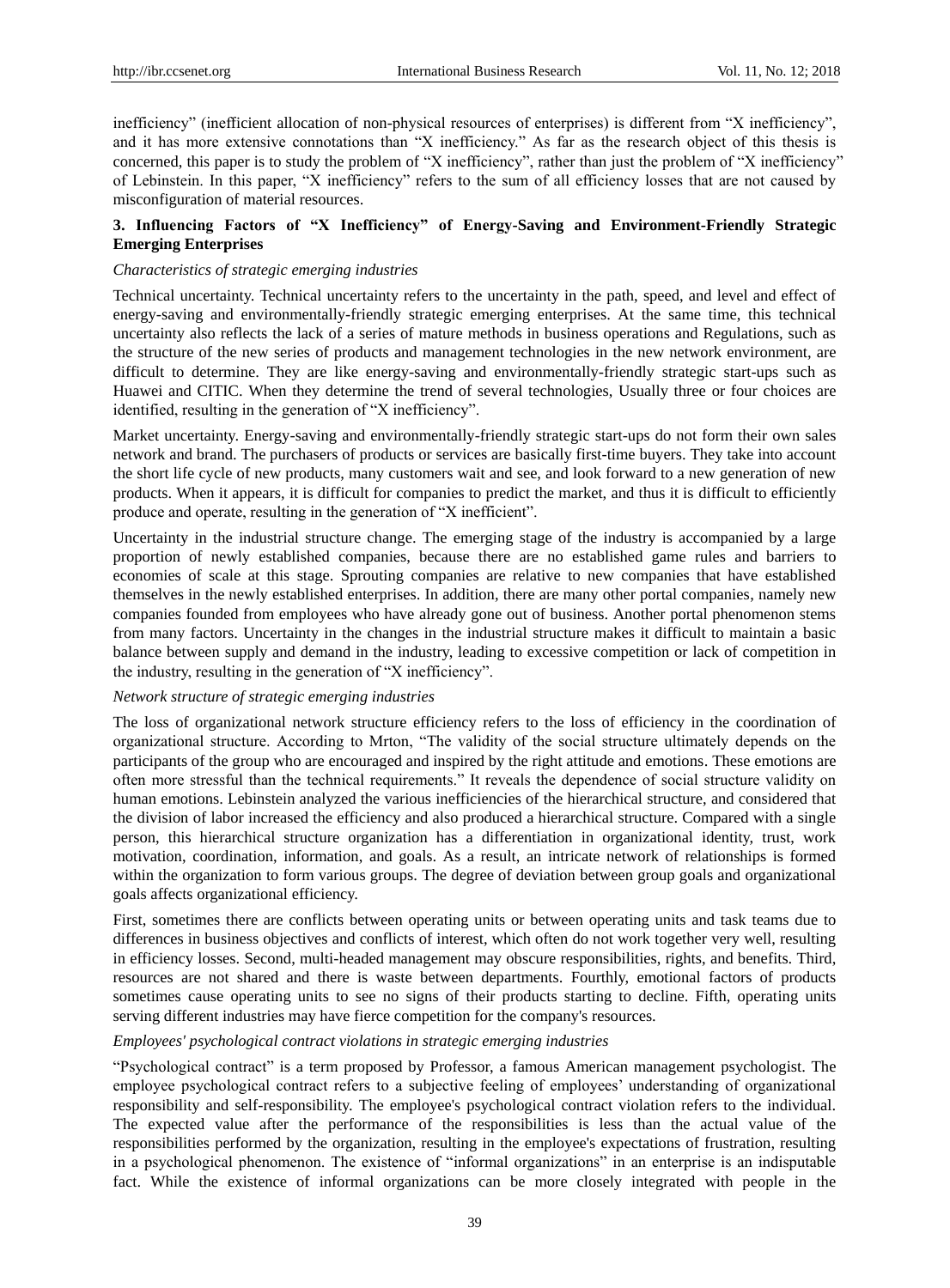"organization", it is invisible to people outside the "organization". The boundaries are felt to be unfair, and when this feeling arises, employees may reduce their investment, reduce efforts, and lead to the "X inefficient" generation. The existence of an informal organization also makes it easy for the company to become a synthesis of multiple informal organizations, which is detrimental to the establishment and popularization of corporate culture, and is more likely to develop into an informal organization due to the dissatisfaction of certain members of the informal organization with the company's personal dissatisfaction. The dissatisfaction of the members caused the work efficiency of the entire work team to decline, and the work attitude became worse, resulting in the generation of "X inefficiency".

## **4. Energy-Saving Environmental Protection Strategic Emerging Enterprises X inefficiency Control Measures**

## *Based on the "four errors" control*

In terms of ideological understanding, we must recognize that employees' psychological contract violates the negative impact on the enterprise, insist on human-based management, and avoid "ideological misunderstandings".

In the management of employees, the responsibility of both employees and the company must be clearly defined and reduced. It is lower than the occurrence of employees' expectations and evades the "misunderstanding of responsibility".

In management decision-making, it is necessary to clarify differences in the content of psychological contracts between different groups of employees, to reduce blind decision-making, and to avoid "decision errors."

In the post-event behavior, compensation measures must be taken, and the negative impact of the reduction of psychological contract is the least to avoid "growth errors".

## *Implement PATC management of psychological contracts to improve corporate X inefficiency*

Performance feedback management. Organization managers should also provide clear and explicit feedback on employee performance, so that they can clearly understand their own work level and room for improvement. Especially those employees who are not able to fulfill their responsibilities, the feedback will make them realize that their activities have led to the organization's failure to honor its commitments.

Attribution management. When the original psychological contract is broken, the next mood is not necessarily destructive, because the organization can manage the employee's failure to fulfill the contract, in order to achieve the understanding of the staff to the organization and reduce the employee's sense of injustice. Especially when the uncontrollable external causes the contract to be difficult to perform, the organization can ensure that employees recognize this through a sincere and adequate explanation. Deficit in the psychological contract is to pay the price, and the result is the same as the failure of the formal contract. When untrusted or inconsistent psychological contracts are to occur inevitably, managers can use attribution management methods to reduce losses and reduce corporate X inefficiencies.

Training and Socialization management. Regardless of how well the organization works in the selection and recruitment of personnel, it is impossible for new employees to clearly understand the requirements of the organization at the beginning of the company and fully adapt to the organization's culture. Organizations provide employees with some training to increase their understanding of the organization, adjust their unrealistic fantasies and expectations, and enable them to integrate into the organization more quickly. The process of adaptation of new employees is called a socialization process. After socialized collisions and adjustments, new employees will have a clearer understanding of the company's business philosophy and cultural values, clarify the organization's expectations and requirements for employees, and correct the cognitive structure of the psychological contract that exists in the mind. At this point, many large companies have done well, such as IBM, Lenovo, TCL, and so on.

#### *Establish a cyclical management system for psychological contracts to improve corporate X inefficiencies*

Sometimes organizations will face many major and rapid changes, such as new employees, high-level substitutions, and organizational restructuring, which will affect the foundation of the psychological contract between senior talents and organizations. In particular, when corporate decisions deviate from the expectations of high-level talent, they will feel that these changes have undermined psychological contracts. At this time, they may take the initiative to revise their own psychological contract or directly depart from the psychological contract. In order to control the departures that occur in such situations, the organization must have executives who communicate regularly with the employees. Supervisors must have patience and keen insight. They must